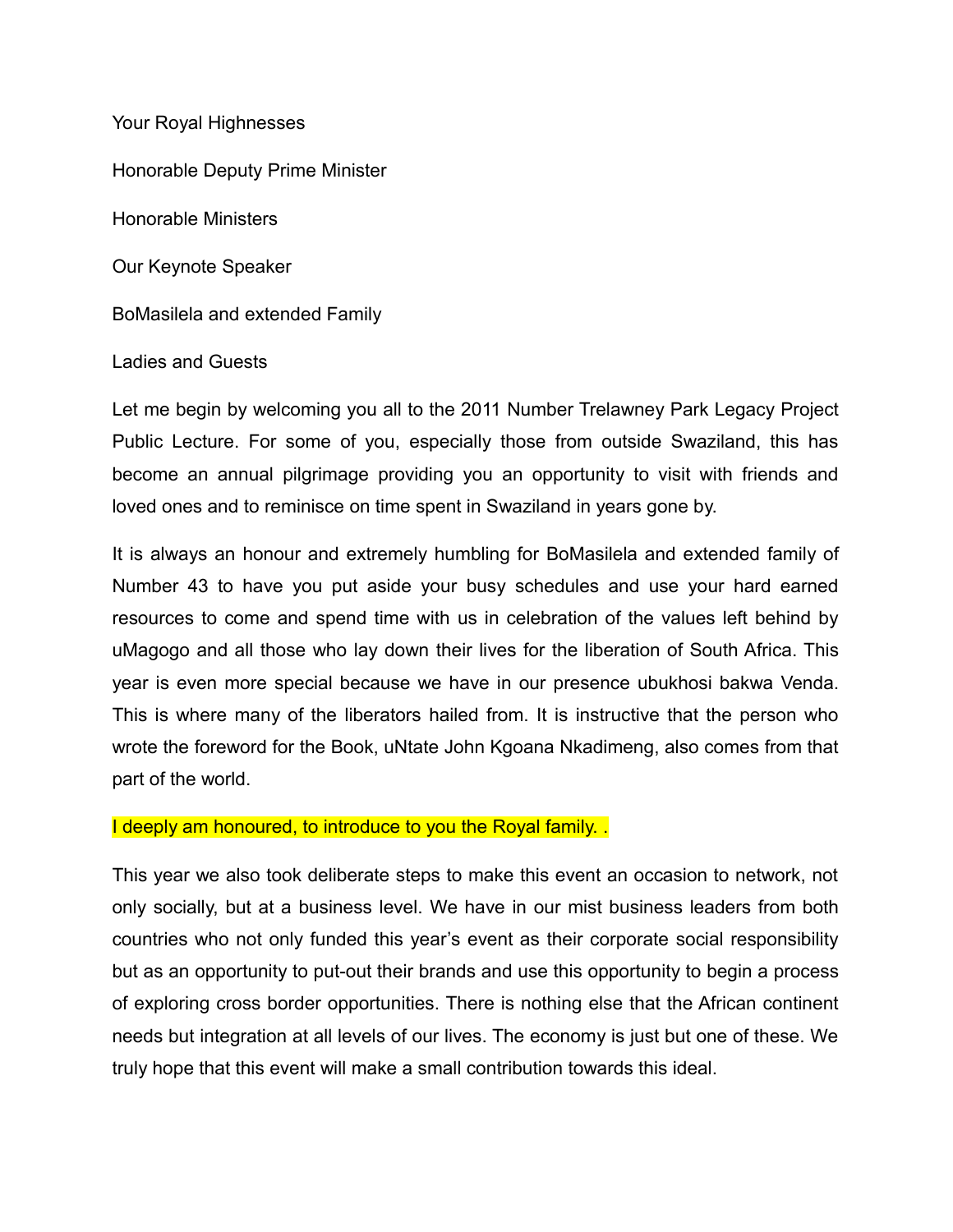Individuals also contributed to this year's event – specifically in Magogoism - because they identify with the values and what the Legacy Project is about. Allow me to take the opportunity to recognise some of the individuals, business and corporate partners present today. If these individuals and corporate representatives are here, as I call out your name, kindly stand up so that we could acknowledge your presence:

- 1. Alexander Forbes (Partner Sponsor), Swaziland and South Africa
- 2. Alfredo Cuevas Family, South Africa
- 3. Bashkar Latchman and family, South Africa
- 4. Bambili Group, South Africa
- 5. BHP Billiton, South Africa
- 6. Coronation Fund Managers, South Africa
- 7. Golden Foot Club, Swaziland
- 8. Harith Fund Managers (Partner Sponsor), South Africa
- 9. Media 24, South Africa
- 10. SANLAM, South Africa
- 11. Mergence Investments, South Africa
- 12. Old Mutual, Swaziland
- 13. OMIGSA, South Africa
- 14. Phuthuma Nhleko, South Africa
- 15. Standard Bank, Swaziland
- 16. Stanlib, South Africa and Swaziland
- 17. Swaziland Beverages, Swaziland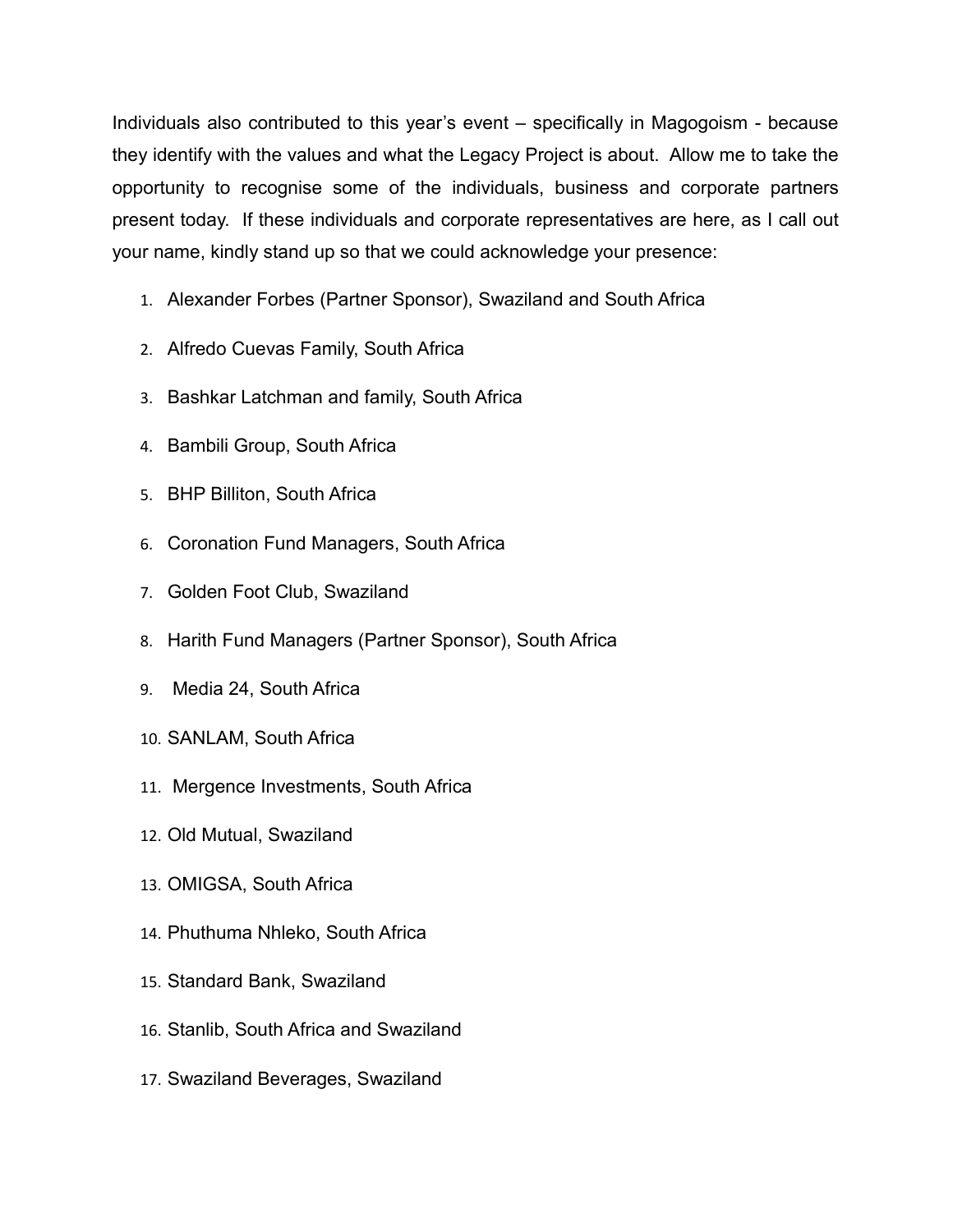- 18. Swaziland Milling, Swaziland
- 19. Terence Naidoo, South Africa
- 20. Thembi Mthembu, South Africa
- 21. Thesele Group (Pty) Ltd, South Africa
- 22. Tibiyo TakaNgwane, Swaziland
- 23. Tokky Sportz, Swaziland

Friends, the people I have just listed, supported us in many respects this year as well as in previous years. Alexander Forbes and Harith Fund Managers have further committed for another two (2) years.

The Public Lecture, as you know, is the third event of the day. As has been the tradition the last three (3) years, the day started with a 10 km Walk/Run at 6:30 am at Number 43 Trelawney Park. We had a record number of participants again this year. I did the run. This year I improved on my time and promise to someday win the Veterans Category – please do not hold me to that though!

There was also an increase in the families that we shared food packs with. We had thirty (35) families this year. For the family, this event is the most important in the Legacy Project. It is not that the others are less important, however, Magogoism best represents the values uMagogo espoused – namely, giving selflessly. We thank those who contributed towards the event, both financially and emotionally. For those of us who are here tonight, may we give ourselves a round of applause for your contribution to a noble cause.

We are working on introducing a fourth leg to the Legacy Project. The fourth leg shall not be an event. It shall be something that has a far permanent impact – a legacy of its own. UMkhulu noMagogo insisted on education for all their children – boys and girls. We hope in the next couple of years the Legacy Project shall share this passion with those who need it the most. The Legacy Project intends to offer a scholarship programme for needy yet promising children, both in Swaziland and South Africa. We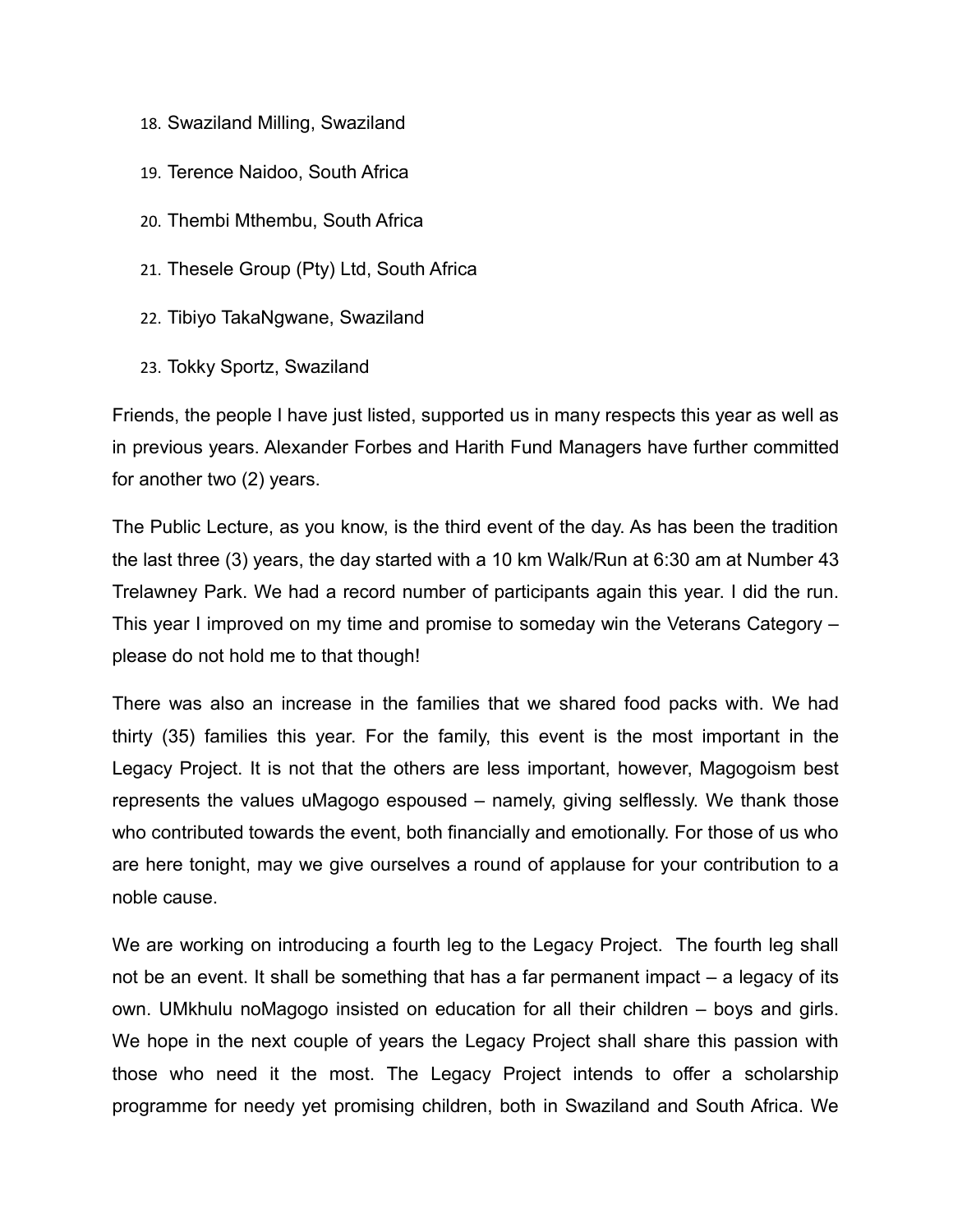are working on a plan and the launch date shall be announced soon. What we ask now is for the sponsors not to close their doors when we come knocking with a bigger empty bowl asking for your invaluable support again.

I look forward to today's programme. For those who have participated in the previous events, you will notice that there is a change from tradition. The MC is a very dynamic and highly accomplished young lady who is not a Masilela. In the programme as well has some items delivered by none Masilelas. This is deliberate. This event has to speak to beyond what the family and house was about, but it has to address, broadly, issues we have not discussed the last two years. UMagogo encouraged debate in her house. That is where the ANC and PAC reconciled… even momentarily! As a matter of fact, I am an example of what was allowed in the house. When all my siblings held identical ideological views about the struggle in RSA, I held a different view. This in no way alienated me. The house was always abuzz with rich conversations and capturing debate. In the house we discussed anything under the sun. Sometimes cadres disagreed strongly, other days consensus was reached easily. The bottom-line is that people respected each other's views. We want the same with this event. Our keynote speaker begins this culture today. She speaks not of uMagogo, but of a much more relevant matter is contemporary South Africa and Swaziland. She further allows a Question and Answer session – a first indeed. I hope you enjoy it.

In conclusion, I would like to thank the team that worked on making this year's Legacy Project a success:

Golden Foot – for arranging a good run in the morning,

Nelisa Lawton and her Legendary Events team for this evening event,

BoMasilela & extended family who make-up the Board of Number 43 led by uZweli – you worked hard as usual,

And all those who contributed in time and energy working, towards making this event the success it is today: thank you too.